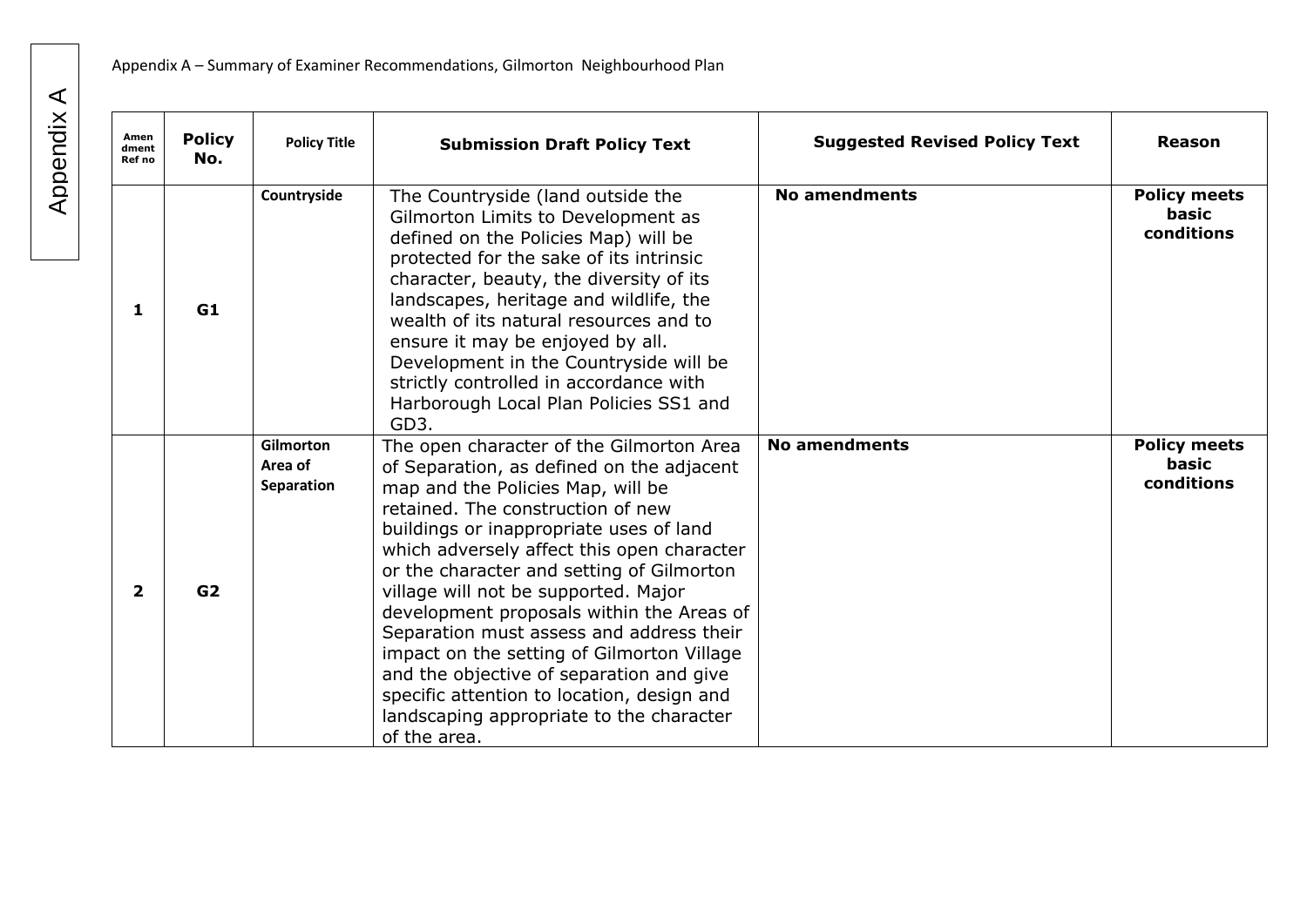| 3 | G3 | Locally<br>Important<br><b>Views</b> | Development should be located and<br>designed in a way that is sensitive to its<br>landscape. Development should<br>safeguard and, where possible, enhance<br>the following important views and vistas<br>(as set out in Appendix 1): | <b>Recommended modification 1: In</b><br><b>Policy G3</b><br>• replace "safeguard" with "not<br>significantly harm"<br>• replace "(as set out in Appendix<br>1)" with "seen from publicly<br>accessible locations"<br>• insert the list of important<br>views and vistas in the policy<br><b>Revise the Map of Important</b><br>Views to that produced in<br>response to my request for<br>clarification | Clarity and to<br>correct<br>ambiguity |
|---|----|--------------------------------------|---------------------------------------------------------------------------------------------------------------------------------------------------------------------------------------------------------------------------------------|----------------------------------------------------------------------------------------------------------------------------------------------------------------------------------------------------------------------------------------------------------------------------------------------------------------------------------------------------------------------------------------------------------|----------------------------------------|
|   |    |                                      |                                                                                                                                                                                                                                       | <b>Revised policy text:</b><br>Development should be located and<br>designed in a way that is sensitive to<br>its landscape. Development should<br>not significantly harm and, where<br>possible, enhance the following<br>important views and vistas seen from<br>publicly accessible locations                                                                                                         |                                        |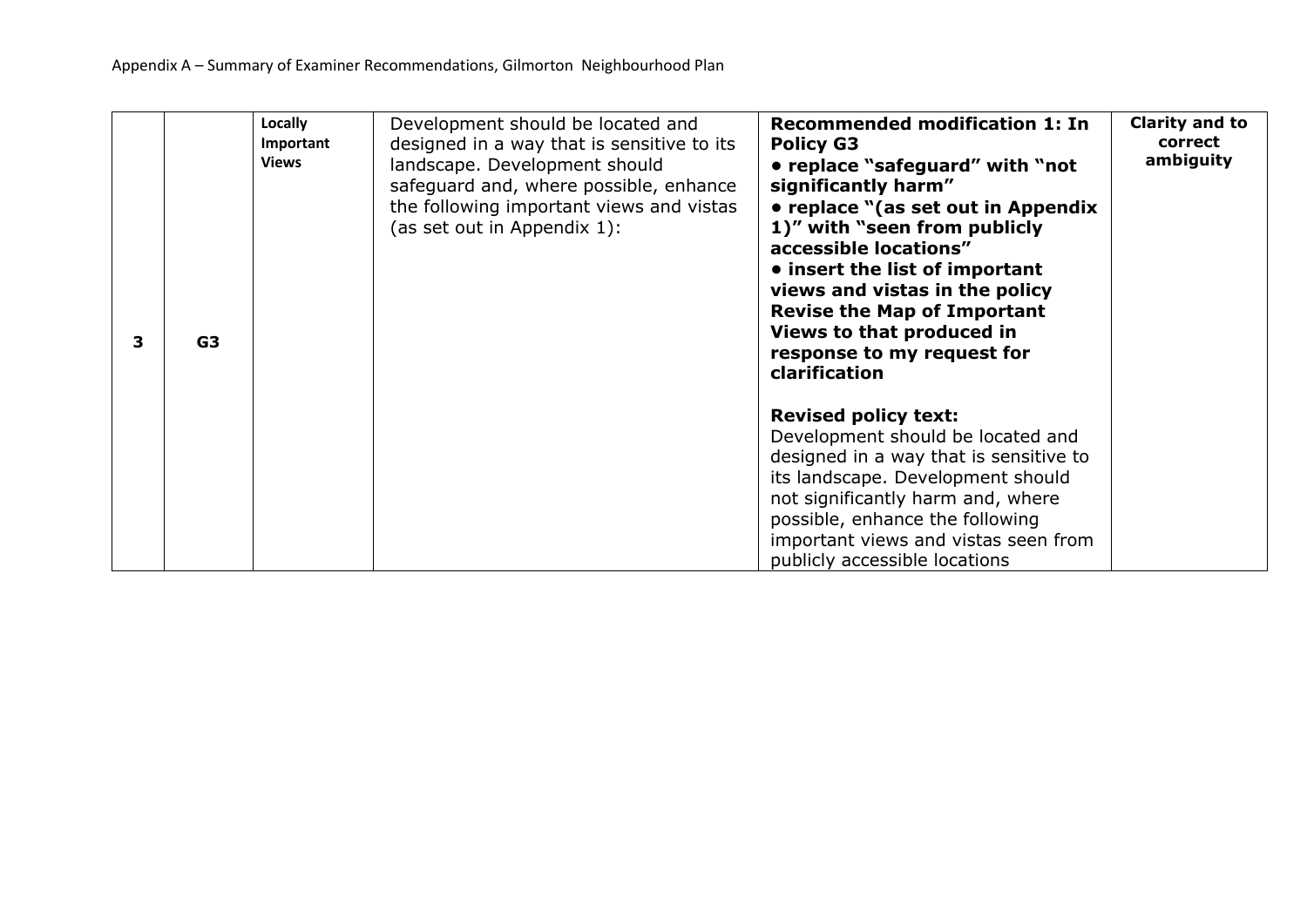|   |    | <b>Public Rights of</b><br><b>Way Network</b> | Development should protect the Rights<br>of Way and wherever possible create<br>new links to the network including<br>footpaths and cycle ways. The<br>extension of the existing Rights of Way<br>network to re-create a 'Gilmorton<br>Round' across open fields is<br>encouraged. | <b>Recommended modification 2: In</b><br><b>Policy G4</b><br>• replace "the Rights" with "public"<br>Rights"<br>• replace existing Rights" with<br>"existing public Rights"<br>• replace "encouraged" with<br>"supported"                                                                                                      | Clarity and to<br>correct<br>ambiguity |
|---|----|-----------------------------------------------|------------------------------------------------------------------------------------------------------------------------------------------------------------------------------------------------------------------------------------------------------------------------------------|--------------------------------------------------------------------------------------------------------------------------------------------------------------------------------------------------------------------------------------------------------------------------------------------------------------------------------|----------------------------------------|
| 4 | G4 |                                               |                                                                                                                                                                                                                                                                                    | <b>Revised policy text:</b><br>Development should protect the public<br>Rights of Way and wherever possible<br>create new links to the network<br>including footpaths and cycle ways.<br>The extension of the existing public<br>Rights of Way network to re-create a<br>'Gilmorton Round' across open fields is<br>supported. |                                        |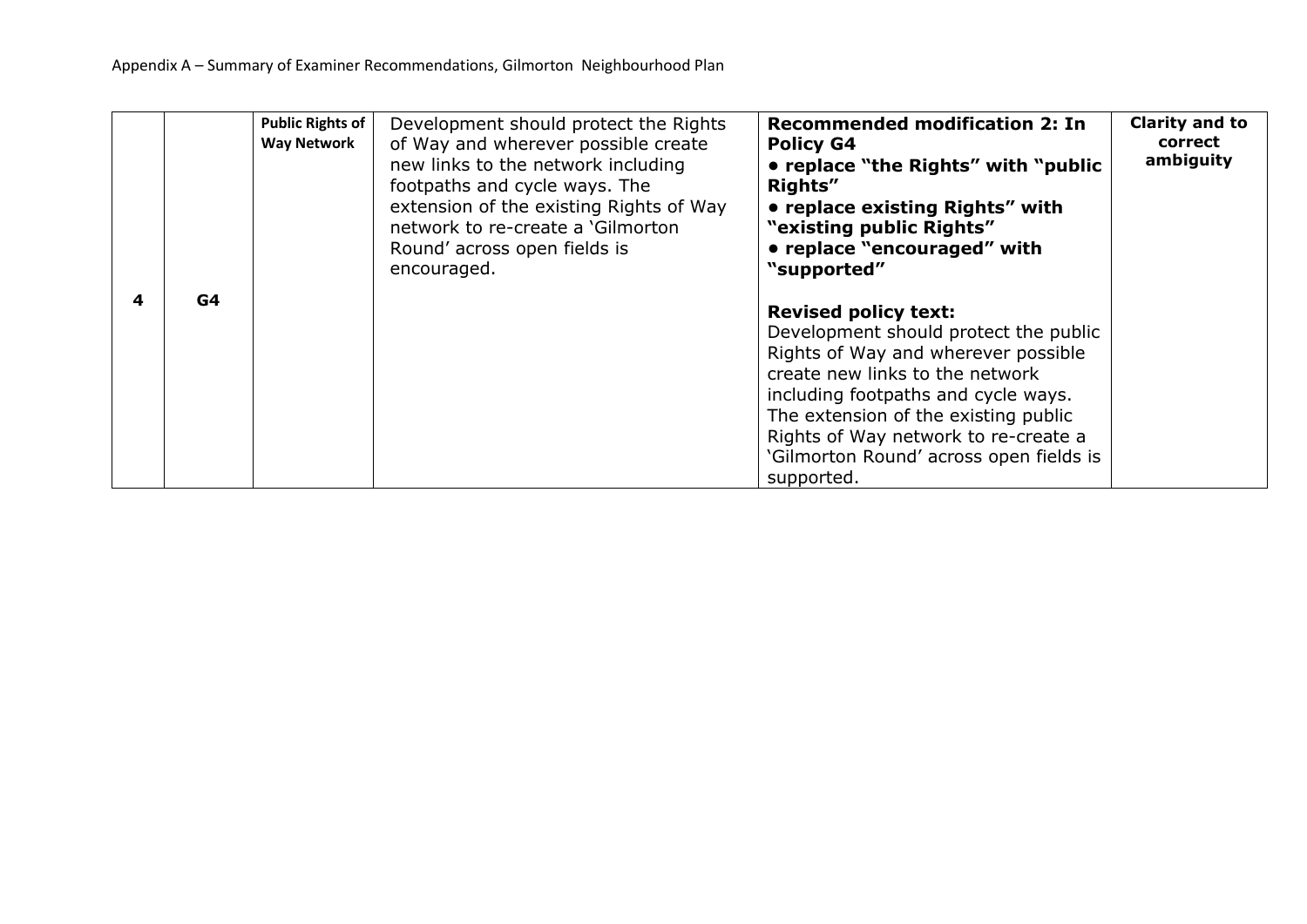|   |                | <b>Ecology and</b>  | Policy G5: Ecology and Biodiversity      | <b>Recommended modification 3: In</b>   | <b>Clarity and to</b> |
|---|----------------|---------------------|------------------------------------------|-----------------------------------------|-----------------------|
|   |                | <b>Biodiversity</b> | Development should not harm the          | Policy G5 delete "which includes"       | correct               |
|   |                |                     | network of local ecological features and | <b>Make label F on the Policies Map</b> | ambiguity             |
|   |                |                     | habitats which includes (as shown on     | more visible.                           |                       |
|   |                |                     | the Policies Map):                       |                                         |                       |
|   |                |                     | A. Hedgerow north-west of Cotes de Val   | <b>Revised policy text:</b>             |                       |
|   |                |                     | B. Old Fishponds in corner of improved   | Policy G5: Ecology and Biodiversity     |                       |
|   |                |                     | grassland                                | Development should not harm the         |                       |
|   |                |                     | C. Pond, bordering Peatling Road         | network of local ecological features    |                       |
|   |                |                     | D. Pond between improved grassland       | and habitats (as shown on the Policies  |                       |
|   |                |                     | and arable field                         | Map):                                   |                       |
|   |                |                     | E. Dismantled Railway                    | A. Hedgerow north-west of Cotes de      |                       |
|   |                |                     | F. Pond                                  | Val                                     |                       |
|   |                |                     | New development will be expected to      | B. Old Fishponds in corner of           |                       |
| 5 | G <sub>5</sub> |                     | maintain and enhance existing            | improved grassland                      |                       |
|   |                |                     | ecological corridors and landscape       | C. Pond, bordering Peatling Road        |                       |
|   |                |                     | features (such as watercourses,          | D. Pond between improved grassland      |                       |
|   |                |                     | hedgerows and tree-lines) for            | and arable field                        |                       |
|   |                |                     | biodiversity thus demonstrating overall  | E. Dismantled Railway                   |                       |
|   |                |                     | net-gain. All new buildings should       | F. Pond                                 |                       |
|   |                |                     | incorporate measures to enhance          | New development will be expected to     |                       |
|   |                |                     | biodiversity.                            | maintain and enhance existing           |                       |
|   |                |                     |                                          | ecological corridors and landscape      |                       |
|   |                |                     |                                          | features (such as watercourses,         |                       |
|   |                |                     |                                          | hedgerows and tree-lines) for           |                       |
|   |                |                     |                                          | biodiversity thus demonstrating         |                       |
|   |                |                     |                                          | overall net-gain. All new buildings     |                       |
|   |                |                     |                                          | should incorporate measures to          |                       |
|   |                |                     |                                          | enhance biodiversity.                   |                       |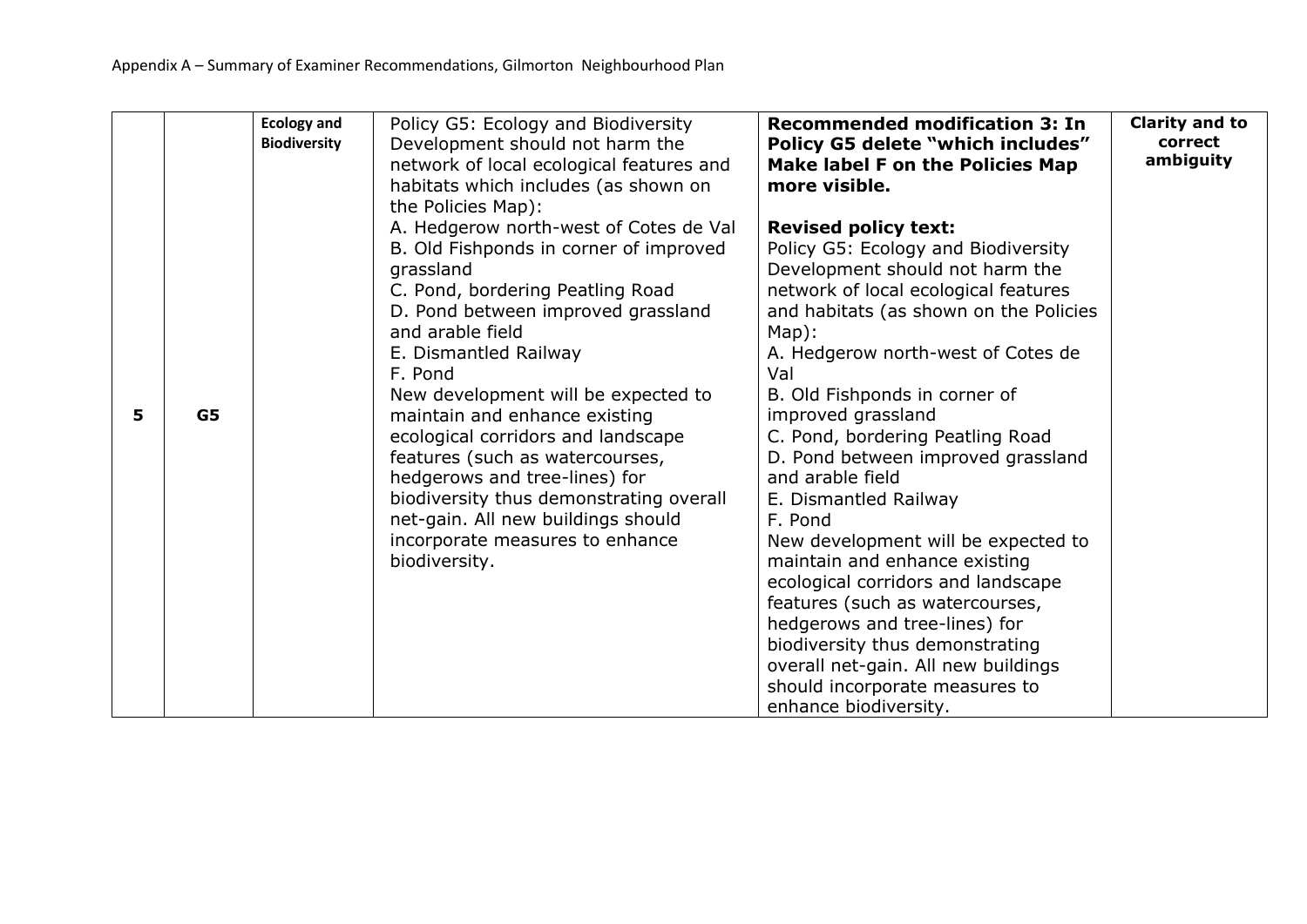|                         |                | <b>Community</b><br><b>Services and</b> | Policy G6: Community Services and<br>Facilities Development that would result                                                                                                                                                                                                                                                                                                                                                                                                                                                                  | <b>No amendments</b>                                                                                                                                                                                                                                                                                                                                                                                                                 | <b>Policy meets</b><br>basic                  |
|-------------------------|----------------|-----------------------------------------|------------------------------------------------------------------------------------------------------------------------------------------------------------------------------------------------------------------------------------------------------------------------------------------------------------------------------------------------------------------------------------------------------------------------------------------------------------------------------------------------------------------------------------------------|--------------------------------------------------------------------------------------------------------------------------------------------------------------------------------------------------------------------------------------------------------------------------------------------------------------------------------------------------------------------------------------------------------------------------------------|-----------------------------------------------|
| 6                       | G <sub>6</sub> | <b>Facilities</b>                       | in the loss of the following facilities will<br>not be supported, unless it can be<br>demonstrated that:<br>A. it is no longer viable; and<br>B. it is no longer needed by the local<br>community; and<br>C. it is not needed for any other<br>community use or that the facility is<br>being replaced by equivalent or better<br>provision in terms of quantity, quality<br>and location: Gilmorton Chandler C of E<br>Primary School Gilmorton Village Store<br>and Post Office Gilmorton Village Hall<br>Playing fields pavilion Allotments |                                                                                                                                                                                                                                                                                                                                                                                                                                      | conditions                                    |
| $\overline{\mathbf{z}}$ | GZ             | <b>Rural Economy</b>                    | The sustainable growth and expansion of<br>all types of business and enterprise<br>through the conversion of existing<br>buildings and well-designed new buildings<br>will be supported where it meets the<br>requirements of Harborough Local Plan<br>Policies GD3 and BE1 and the other<br>policies of the Neighbourhood Plan.                                                                                                                                                                                                               | <b>Recommended modification 4: In</b><br>Policy G7 delete "and the other<br>policies of the Neighbourhood<br>Plan"<br><b>Revised policy text:</b><br>The sustainable growth and expansion<br>of all types of business and enterprise<br>through the conversion of existing<br>buildings and well-designed new<br>buildings will be supported where it<br>meets the requirements of<br>Harborough Local Plan Policies GD3<br>and BE1. | <b>Clarity and to</b><br>correct<br>ambiguity |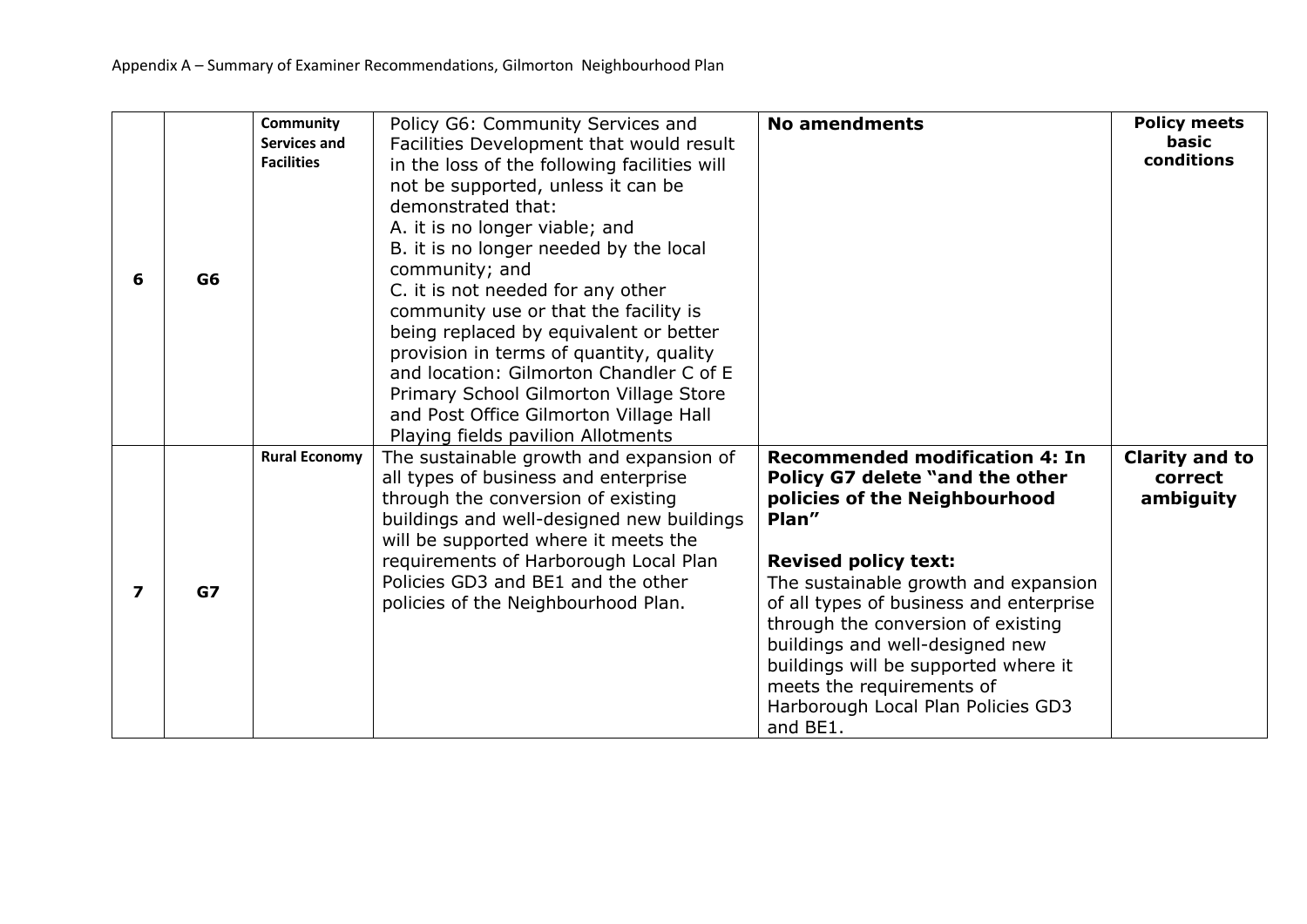| 8 | G8 | <b>Local Green</b><br><b>Spaces</b> | Policy G8: Local Green Spaces The<br>following sites have been designated as<br>Local Green Spaces:<br>A. Kimcote Road Playing Fields<br>B. All Saints Churchyard<br>C. Primary School Playing Fields<br>D. Gilmorton Allotments<br>E. Lutterworth Road Recreation Ground<br>F. Jubilee Wood, Peatling Parva Road<br>G. Hilly Hollow Play Area, Kimcote Road<br>H. Gilden Drive Play Area, Lutterworth<br>Road Development that would harm the<br>openness or special character of a Local<br>Green Space (as designated on the<br>Polices Map) or its significance and<br>value to the local community will not be<br>permitted unless there are very special<br>circumstances which outweigh the harm<br>to the Local Green Space. | <b>Recommended modification 5: In</b><br><b>Policy G8</b><br>• after "following sites" insert<br>"(identified on the Policies Map)"<br>• delete the final sentence<br><b>Revised policy text:</b><br>Policy G8: Local Green Spaces The<br>following sites (identified on the<br>Policies Map) have been designated as<br>Local Green Spaces:<br>A. Kimcote Road Playing Fields<br>B. All Saints Churchyard<br>C. Primary School Playing Fields<br>D. Gilmorton Allotments<br>E. Lutterworth Road Recreation<br>Ground<br>F. Jubilee Wood, Peatling Parva Road<br>G. Hilly Hollow Play Area, Kimcote<br>Road<br>H. Gilden Drive Play Area, Lutterworth<br>Road |  |
|---|----|-------------------------------------|--------------------------------------------------------------------------------------------------------------------------------------------------------------------------------------------------------------------------------------------------------------------------------------------------------------------------------------------------------------------------------------------------------------------------------------------------------------------------------------------------------------------------------------------------------------------------------------------------------------------------------------------------------------------------------------------------------------------------------------|---------------------------------------------------------------------------------------------------------------------------------------------------------------------------------------------------------------------------------------------------------------------------------------------------------------------------------------------------------------------------------------------------------------------------------------------------------------------------------------------------------------------------------------------------------------------------------------------------------------------------------------------------------------|--|
|---|----|-------------------------------------|--------------------------------------------------------------------------------------------------------------------------------------------------------------------------------------------------------------------------------------------------------------------------------------------------------------------------------------------------------------------------------------------------------------------------------------------------------------------------------------------------------------------------------------------------------------------------------------------------------------------------------------------------------------------------------------------------------------------------------------|---------------------------------------------------------------------------------------------------------------------------------------------------------------------------------------------------------------------------------------------------------------------------------------------------------------------------------------------------------------------------------------------------------------------------------------------------------------------------------------------------------------------------------------------------------------------------------------------------------------------------------------------------------------|--|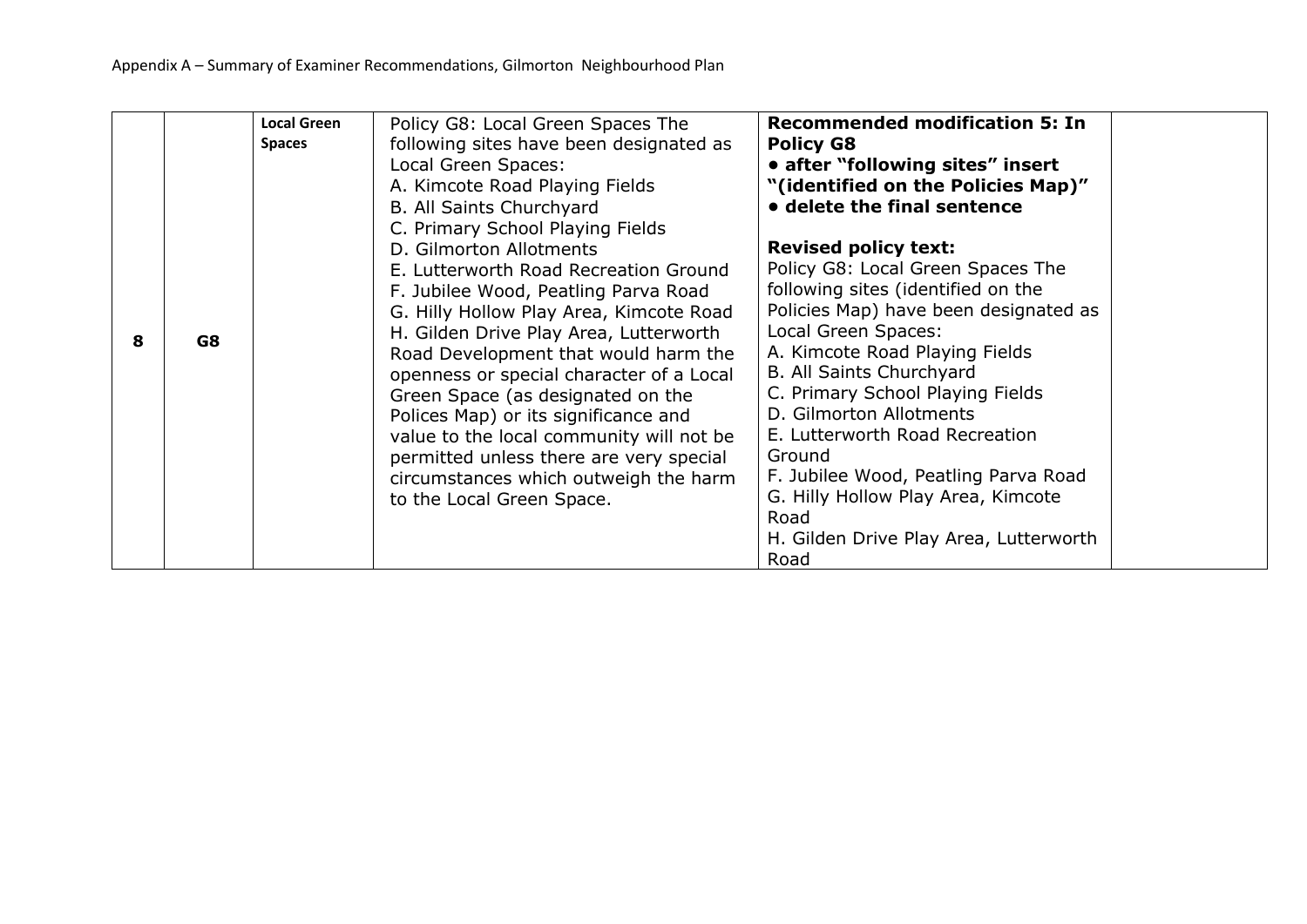|   |                | <b>Local Heritage</b> | Policy G9: Local Heritage Assets The     | <b>Recommended modification 6: In</b>    | <b>Clarity and to</b> |
|---|----------------|-----------------------|------------------------------------------|------------------------------------------|-----------------------|
|   |                | <b>Assets</b>         | determination of planning applications   | <b>Policy G9</b>                         | correct               |
|   |                |                       | which would affect features of local     | • after "furrow" insert "(several        | ambiguity             |
|   |                |                       | heritage interest (as listed below and   | locations)"                              |                       |
|   |                |                       | shown on the Policies Map) will balance  | • replace "balance the need for or       |                       |
|   |                |                       | the need for or public benefit of the    | public benefit of the proposed           |                       |
|   |                |                       | proposed development against the         | development" with "have regard           |                       |
|   |                |                       | significance of the asset and the extent | for"                                     |                       |
|   |                |                       | to which it will be harmed:              | • remove the emboldened                  |                       |
|   |                |                       | A. The Crown Inn, Lutterworth Road       | typeface in part F In the text           |                       |
|   |                |                       | B. The Grey Goose, Lutterworth Road      | supporting the policy, reference         |                       |
|   |                |                       | C. Congretional Chapel, Main Street      | should be made to the District           |                       |
|   |                |                       | D. Sleath Farm, Ashby Road               | <b>Council local list of non-</b>        |                       |
|   |                |                       | E. Old Post Office, Lutterworth Road     | designated heritage assets. 39           |                       |
|   |                |                       | F. Bent's Farmhouse, Church Drive        | <b>Gilmorton Neighbourhood</b>           |                       |
|   |                |                       | G. Ridge and furrow                      | <b>Development Plan Christopher</b>      |                       |
| 9 | G <sub>9</sub> |                       | Within the historic settlement core of   | <b>Edward Collison Report of</b>         |                       |
|   |                |                       | Gilmorton and Cotes de Val, planning     | <b>Independent Examination August</b>    |                       |
|   |                |                       | applications should be accompanied by    | <b>2021 Planning and Management</b>      |                       |
|   |                |                       | an appropriate desk-based                | Ltd Include in the Neighbourhood         |                       |
|   |                |                       | archaeological assessment and, where     | Plan a map that shows the historic       |                       |
|   |                |                       | necessary, a field evaluation.           | settlement core of Gilmorton and         |                       |
|   |                |                       |                                          | of Cotes de Val. The certain and         |                       |
|   |                |                       |                                          | probable ridge and furrow                |                       |
|   |                |                       |                                          | features identified by the               |                       |
|   |                |                       |                                          | Leicestershire Historic                  |                       |
|   |                |                       |                                          | <b>Environment office should also be</b> |                       |
|   |                |                       |                                          | mapped in the Neighbourhood              |                       |
|   |                |                       |                                          | Plan. The relevant maps should be        |                       |
|   |                |                       |                                          | referred to in the policy. Adjust        |                       |
|   |                |                       |                                          | the Policies Map so that the Local       |                       |
|   |                |                       |                                          | <b>Heritage Assets show up more</b>      |                       |
|   |                |                       |                                          | clearly.                                 |                       |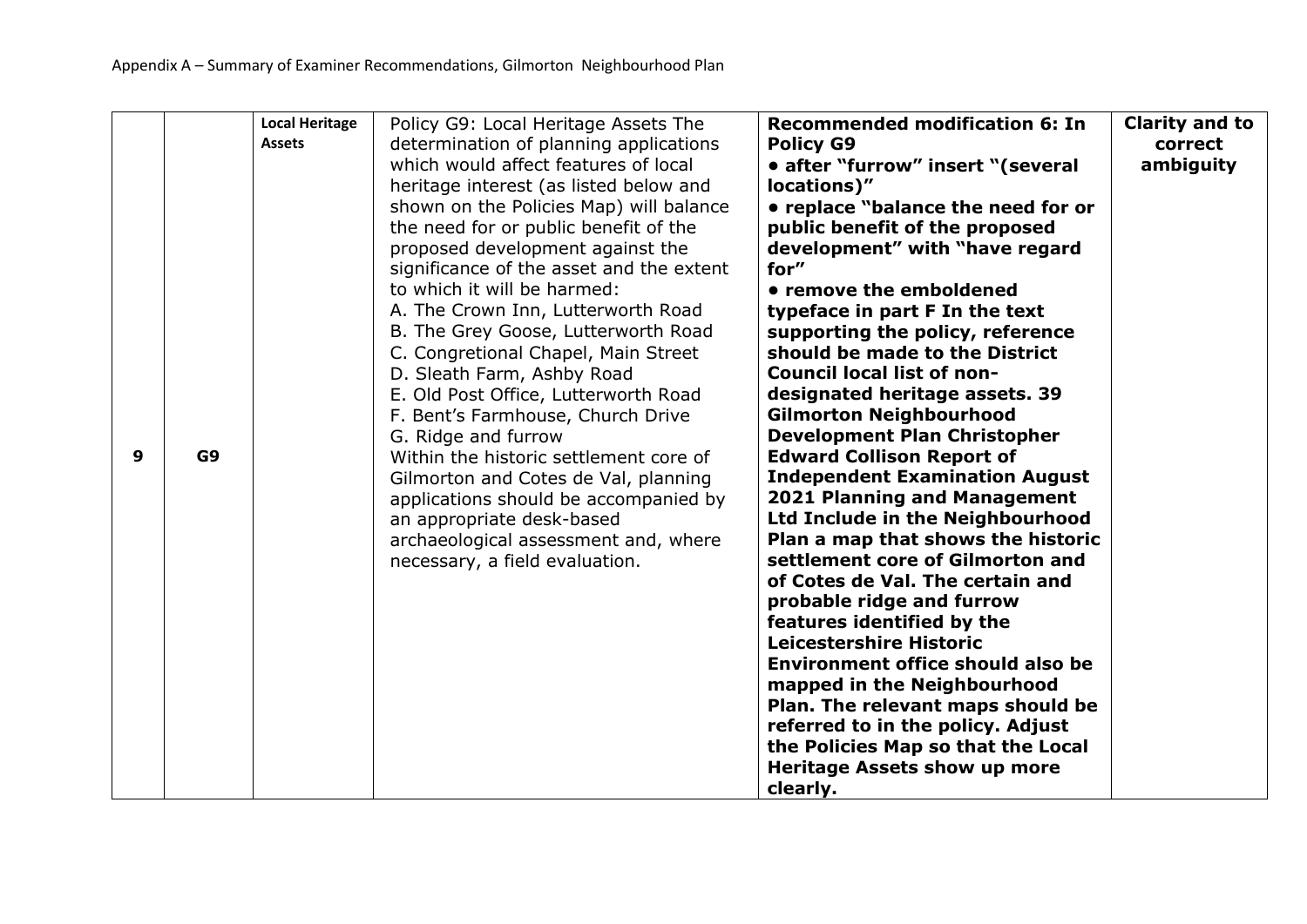|  |  | <b>Revised policy text:</b>            |  |
|--|--|----------------------------------------|--|
|  |  | Policy G9: Local Heritage Assets The   |  |
|  |  | determination of planning applications |  |
|  |  | which would affect features of local   |  |
|  |  | heritage interest (as listed below and |  |
|  |  | shown on the Policies Map) have        |  |
|  |  | regard for against the significance of |  |
|  |  | the asset and the extent to which it   |  |
|  |  | will be harmed:                        |  |
|  |  | A. The Crown Inn, Lutterworth Road     |  |
|  |  | B. The Grey Goose, Lutterworth Road    |  |
|  |  | C. Congretional Chapel, Main Street    |  |
|  |  | D. Sleath Farm, Ashby Road             |  |
|  |  | E. Old Post Office, Lutterworth Road   |  |
|  |  | F. Bent's Farmhouse, Church Drive      |  |
|  |  | G. Ridge and furrow (several           |  |
|  |  | locations)                             |  |
|  |  | Within the historic settlement core of |  |
|  |  | Gilmorton and Cotes de Val, planning   |  |
|  |  | applications should be accompanied     |  |
|  |  | by an appropriate desk-based           |  |
|  |  | archaeological assessment and, where   |  |
|  |  | necessary, a field evaluation.         |  |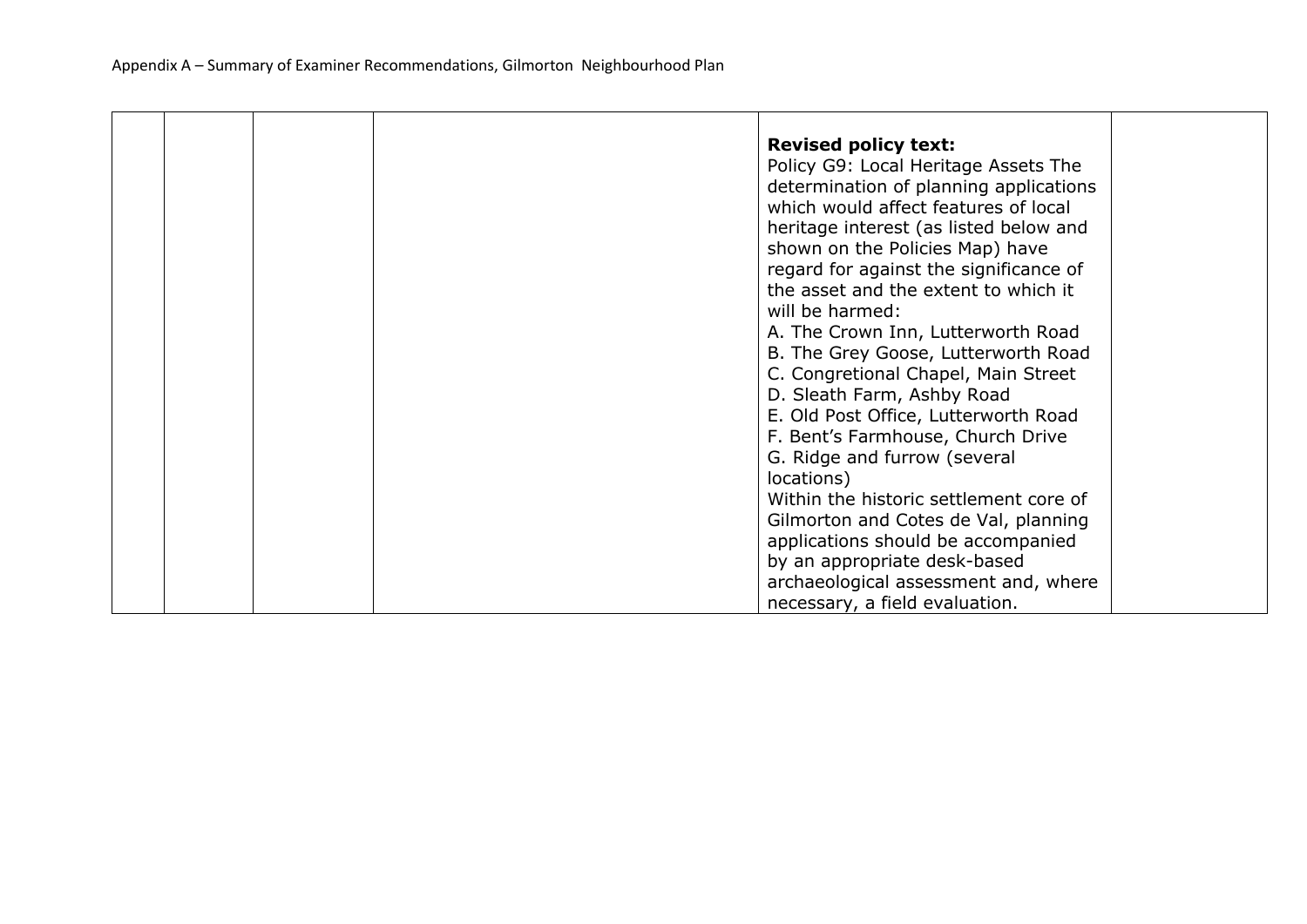|    |     | Infill | Permission for housing development<br>within the Gilmorton Limits to<br>Development, as defined on the Policies<br>Map, will be supported if the<br>development:<br>A. Is in keeping with the scale, form                                                                                                                                                                                                                                                                                                                                                                                                                                                                                                                                                                                                                                                                                          | <b>Recommended modification 7: In</b><br>Policy G10 delete the text after<br>"people"<br><b>Revised policy text:</b>                                                                                                                                                                                                                                                                                                                                                                                                                                                                                                                                         | <b>Clarity and to</b><br>correct<br>ambiguity |
|----|-----|--------|----------------------------------------------------------------------------------------------------------------------------------------------------------------------------------------------------------------------------------------------------------------------------------------------------------------------------------------------------------------------------------------------------------------------------------------------------------------------------------------------------------------------------------------------------------------------------------------------------------------------------------------------------------------------------------------------------------------------------------------------------------------------------------------------------------------------------------------------------------------------------------------------------|--------------------------------------------------------------------------------------------------------------------------------------------------------------------------------------------------------------------------------------------------------------------------------------------------------------------------------------------------------------------------------------------------------------------------------------------------------------------------------------------------------------------------------------------------------------------------------------------------------------------------------------------------------------|-----------------------------------------------|
| 10 | G10 |        | and character of its surroundings;<br>B. Uses traditional materials typical of<br>the local area;<br>C. Protects important features such as<br>traditional walls, hedgerows and trees;<br>D. Does not significantly adversely<br>affect the amenities of residents in the<br>area, including daylight/sunlight,<br>privacy, air quality, noise and light<br>pollution; and<br>E. Has safe and suitable access to the<br>site for all people.<br>Outside the Gilmorton Limits to<br>Development, permission for housing<br>development will be limited to:<br>A. The re-use and adaptation of<br>redundant rural buildings;<br>B. Rural worker accommodation in<br>accordance with Harborough Local Plan<br>Policy GD4b;<br>C. An isolated dwelling of innovative<br>and/or exceptional design quality; and<br>D. Replacement dwellings in accordance<br>with Harborough Local Plan Policy<br>GD4d. | Permission for housing development<br>within the Gilmorton Limits to<br>Development, as defined on the<br>Policies Map, will be supported if the<br>development:<br>A. Is in keeping with the scale, form<br>and character of its surroundings;<br>B. Uses traditional materials typical<br>of the local area;<br>C. Protects important features such<br>as traditional walls, hedgerows and<br>trees;<br>D. Does not significantly adversely<br>affect the amenities of residents in<br>the area, including daylight/sunlight,<br>privacy, air quality, noise and light<br>pollution; and<br>E. Has safe and suitable access to<br>the site for all people. |                                               |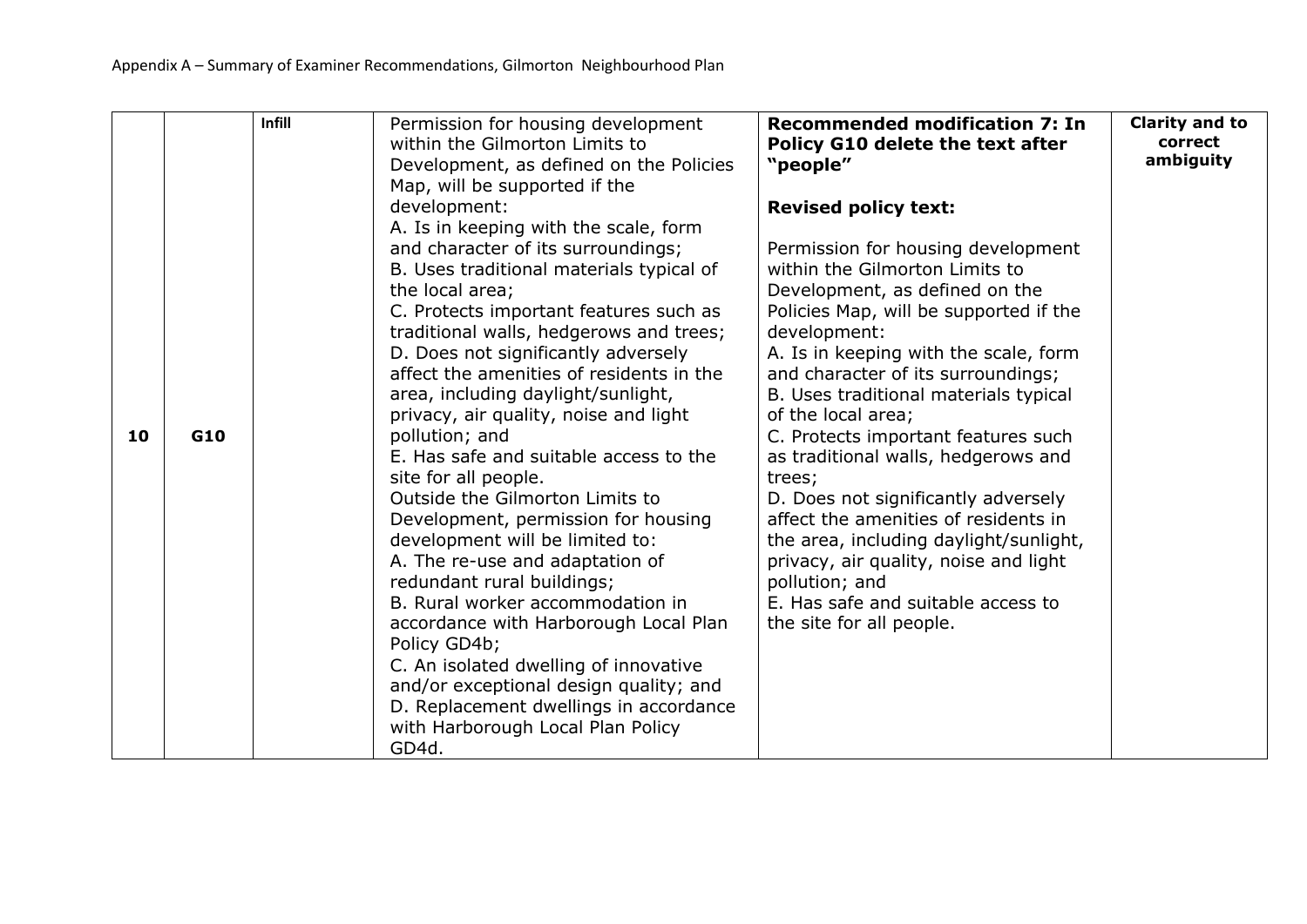|    |     | <b>Construction</b><br><b>Method</b><br><b>Statements</b> | Policy G11: Construction Method<br><b>Statements</b><br>Other than for minor development,<br>prior to the commencement of                                                                                                                                                                                                                                                                                                                                                           | <b>Recommended modification 8: In</b><br>Policy G11 in the title replace<br>"Policy G11" with "Community<br>Aspiration" and remove the<br>background shaded box                                                                                                                                                                                                                                                                                                                                                                                         |
|----|-----|-----------------------------------------------------------|-------------------------------------------------------------------------------------------------------------------------------------------------------------------------------------------------------------------------------------------------------------------------------------------------------------------------------------------------------------------------------------------------------------------------------------------------------------------------------------|---------------------------------------------------------------------------------------------------------------------------------------------------------------------------------------------------------------------------------------------------------------------------------------------------------------------------------------------------------------------------------------------------------------------------------------------------------------------------------------------------------------------------------------------------------|
| 11 | G11 |                                                           | development a Construction Method<br>Statement shall be prepared in liaison<br>with Gilmorton Parish Council that<br>addresses:<br>A. The timing/schedule of works;<br>B. Details of hours of working;<br>C. Parking areas for the vehicles of site<br>operatives and visitors;<br>D. Areas for the loading and unloading<br>of plant and materials<br>E. Areas for the storage of plant and<br>materials used in constructing the                                                  | <b>Revised policy text:</b><br><b>Community Aspiration</b><br>Other than for minor development,<br>prior to the commencement of<br>development a Construction Method<br>Statement shall be prepared in<br>liaison with Gilmorton Parish Council<br>that addresses:<br>A. The timing/schedule of works;<br>B. Details of hours of working;                                                                                                                                                                                                               |
|    |     |                                                           | development;<br>F. Details of the erection and<br>maintenance of security hoarding;<br>G. Provision of wheel washing facilities;<br>H. Measures to control the emission of<br>dust and dirt during construction;<br>I. A scheme for recycling/disposing of<br>waste resulting from demolition and<br>construction works;<br>J. Access and haul routes for<br>construction vehicles, deliveries, waste<br>vehicles, etc. Routes should not pass<br>through Gilmorton village centre. | C. Parking areas for the vehicles of<br>site operatives and visitors;<br>D. Areas for the loading and<br>unloading of plant and materials<br>E. Areas for the storage of plant and<br>materials used in constructing the<br>development;<br>F. Details of the erection and<br>maintenance of security hoarding;<br>G. Provision of wheel washing<br>facilities;<br>H. Measures to control the emission<br>of dust and dirt during construction;<br>I. A scheme for recycling/disposing<br>of waste resulting from demolition<br>and construction works; |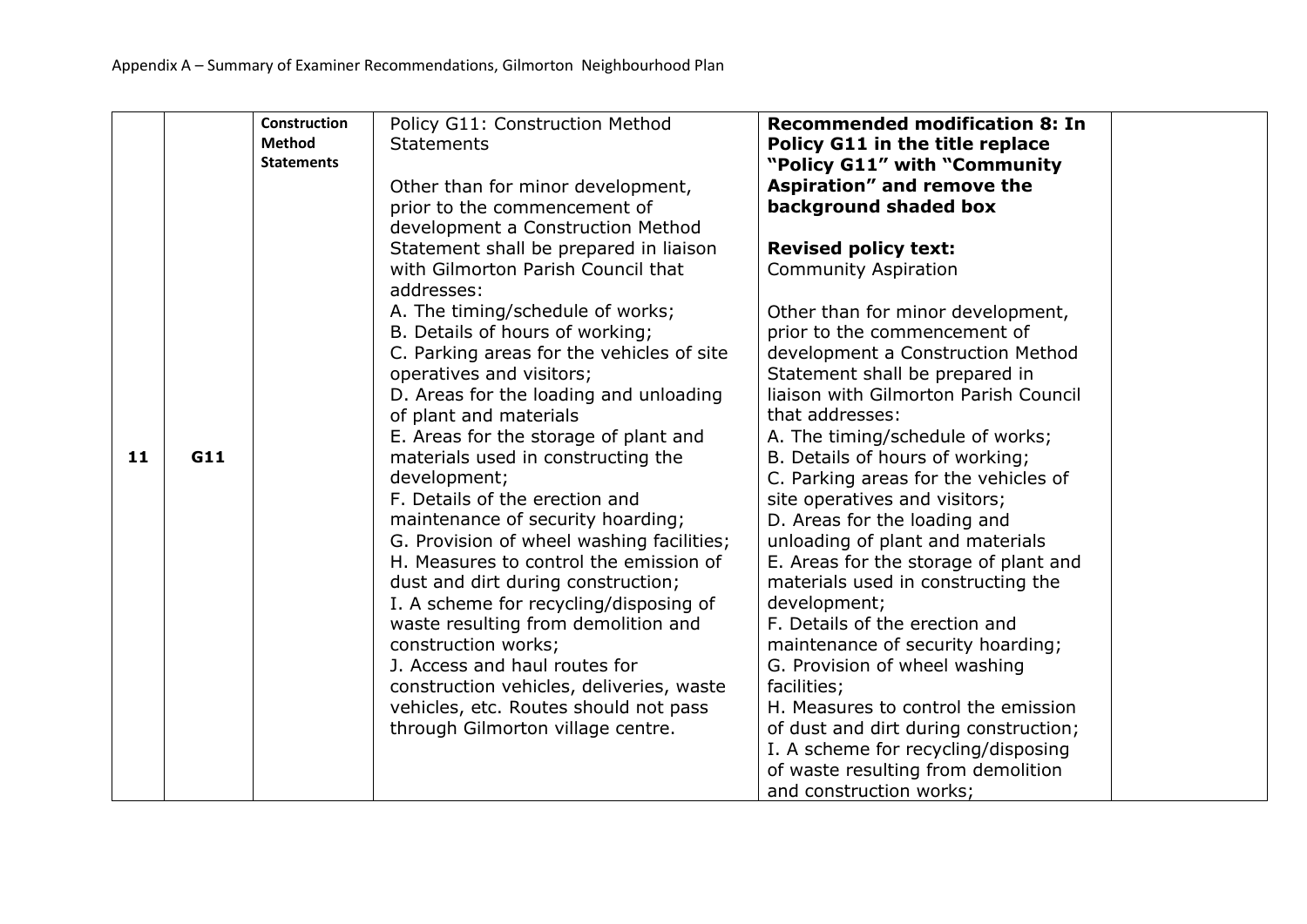|    |     |                    |                                                                                                                                                                                                                                                                                                                                                | J. Access and haul routes for<br>construction vehicles, deliveries,<br>waste vehicles, etc. Routes should<br>not pass through Gilmorton village<br>centre. |                                            |
|----|-----|--------------------|------------------------------------------------------------------------------------------------------------------------------------------------------------------------------------------------------------------------------------------------------------------------------------------------------------------------------------------------|------------------------------------------------------------------------------------------------------------------------------------------------------------|--------------------------------------------|
| 12 | G12 | <b>Housing Mix</b> | New housing development shall provide<br>for a mix of housing types that will be<br>informed by the most up to date<br><b>Strategic Housing Market Assessment</b><br>and local evidence of housing need.<br>Applicants will need to demonstrate<br>how the housing needs of older<br>households and the need for smaller<br>homes will be met. | <b>No amendments</b>                                                                                                                                       | <b>Policy meets</b><br>basic<br>conditions |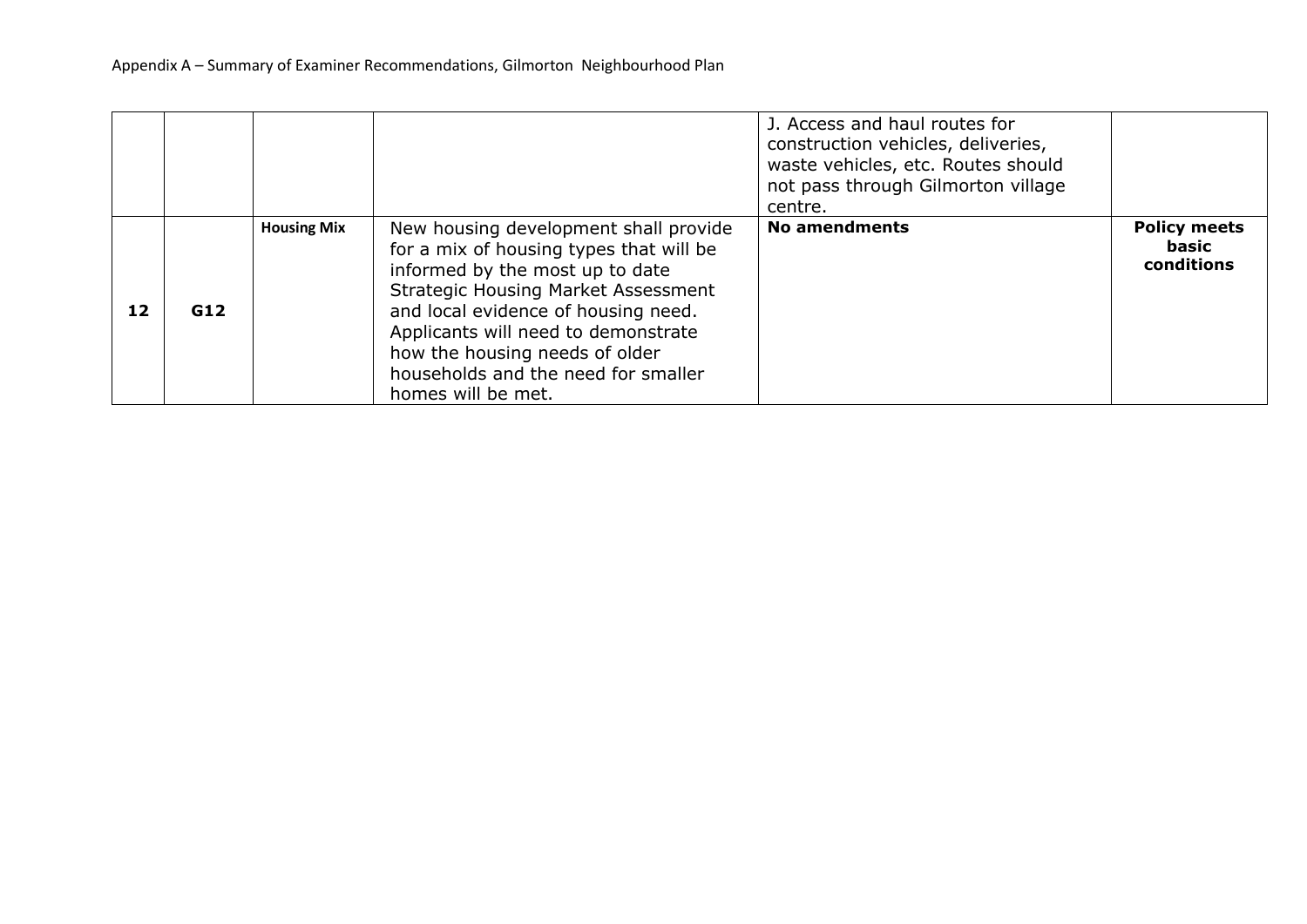|    |     | <b>Affordable</b><br>housing | The Harborough Core Strategy requires<br>40% of new dwellings to be affordable.<br>Consequently, over 50 new affordable<br>houses will be built in Gilmorton over<br>the coming years through the<br>development of existing housing<br>commitments. Therefore, we do not<br>consider it necessary to make provision<br>for additional affordable homes on | <b>Recommended modification 9: In</b><br>paragraph 7.13 replace the text<br>after "consider" with "clearly<br>evidenced local affordable<br>housing need will be evidenced<br>to support approval of rural<br>exception sites in accordance<br>with strategic Policy H6"                                                                                                                                                                                                                                                                                       | To ensure the<br>policy meets<br>the<br>requirements<br>of national<br>policy. |
|----|-----|------------------------------|------------------------------------------------------------------------------------------------------------------------------------------------------------------------------------------------------------------------------------------------------------------------------------------------------------------------------------------------------------|----------------------------------------------------------------------------------------------------------------------------------------------------------------------------------------------------------------------------------------------------------------------------------------------------------------------------------------------------------------------------------------------------------------------------------------------------------------------------------------------------------------------------------------------------------------|--------------------------------------------------------------------------------|
| 13 | G13 |                              | 'Rural Exception Sites', i.e. sites that<br>would not normally be released for<br>private market housing.                                                                                                                                                                                                                                                  | <b>Revised policy text:</b><br>The Harborough Core Strategy<br>requires 40% of new dwellings to be<br>affordable. Consequently, over 50<br>new affordable houses will be built in<br>Gilmorton over the coming years<br>through the development of existing<br>housing commitments. Therefore, we<br>do not consider clearly evidenced<br>local affordable housing need will be<br>evidenced to support approval of<br>rural exception sites in accordance<br>with strategic Policy H6.<br>Addendum - correction of error:<br>Core Strategy should read 'Local | Accuracy.                                                                      |
|    |     |                              |                                                                                                                                                                                                                                                                                                                                                            | Plan'                                                                                                                                                                                                                                                                                                                                                                                                                                                                                                                                                          |                                                                                |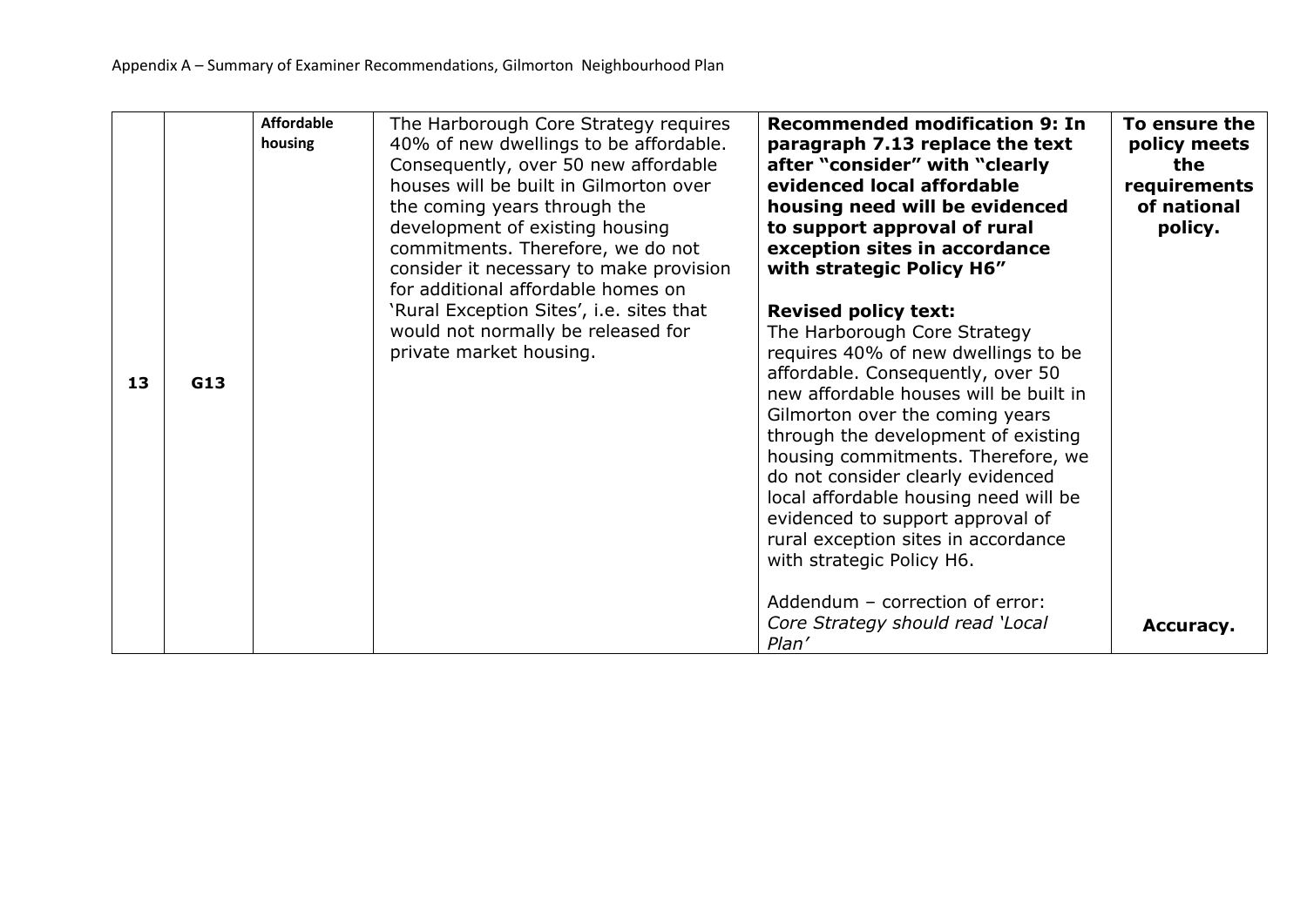|    |     | <b>Transport</b> | New development that would generate<br>additional traffic in Gilmorton village will<br>only be supported where it can be                                                                                                                                                                                                                                                                                                                                                                  | <b>Recommended modification 10:</b><br>In Policy G14 replace "New" with<br>"Major"                                                                                                                                                                                                                                                                                                                                                                                                                                                                                                                                                                           | Clarity and to<br>correct<br>ambiguity |
|----|-----|------------------|-------------------------------------------------------------------------------------------------------------------------------------------------------------------------------------------------------------------------------------------------------------------------------------------------------------------------------------------------------------------------------------------------------------------------------------------------------------------------------------------|--------------------------------------------------------------------------------------------------------------------------------------------------------------------------------------------------------------------------------------------------------------------------------------------------------------------------------------------------------------------------------------------------------------------------------------------------------------------------------------------------------------------------------------------------------------------------------------------------------------------------------------------------------------|----------------------------------------|
| 14 | G14 |                  | demonstrated that the following<br>transport conditions will not be made<br>worse:<br>A. Traffic and parking at drop-off and<br>pick-up times at Gilmorton Chandler<br>Church of England Primary School; and<br>B. On-street parking near the Crown<br>Inn and Village Stores on Main Street,<br>The Crown and Grey Goose public<br>house/restaurants.<br>Such development should also give<br>consideration to opportunities to reduce<br>speeding traffic through Gilmorton<br>village. | <b>Revised policy text:</b><br>Major development that would<br>generate additional traffic in<br>Gilmorton village will only be<br>supported where it can be<br>demonstrated that the following<br>transport conditions will not be made<br>worse:<br>A. Traffic and parking at drop-off and<br>pick-up times at Gilmorton Chandler<br>Church of England Primary School;<br>and<br>B. On-street parking near the Crown<br>Inn and Village Stores on Main<br>Street, The Crown and Grey Goose<br>public house/restaurants.<br>Such development should also give<br>consideration to opportunities to<br>reduce speeding traffic through<br>Gilmorton village. |                                        |